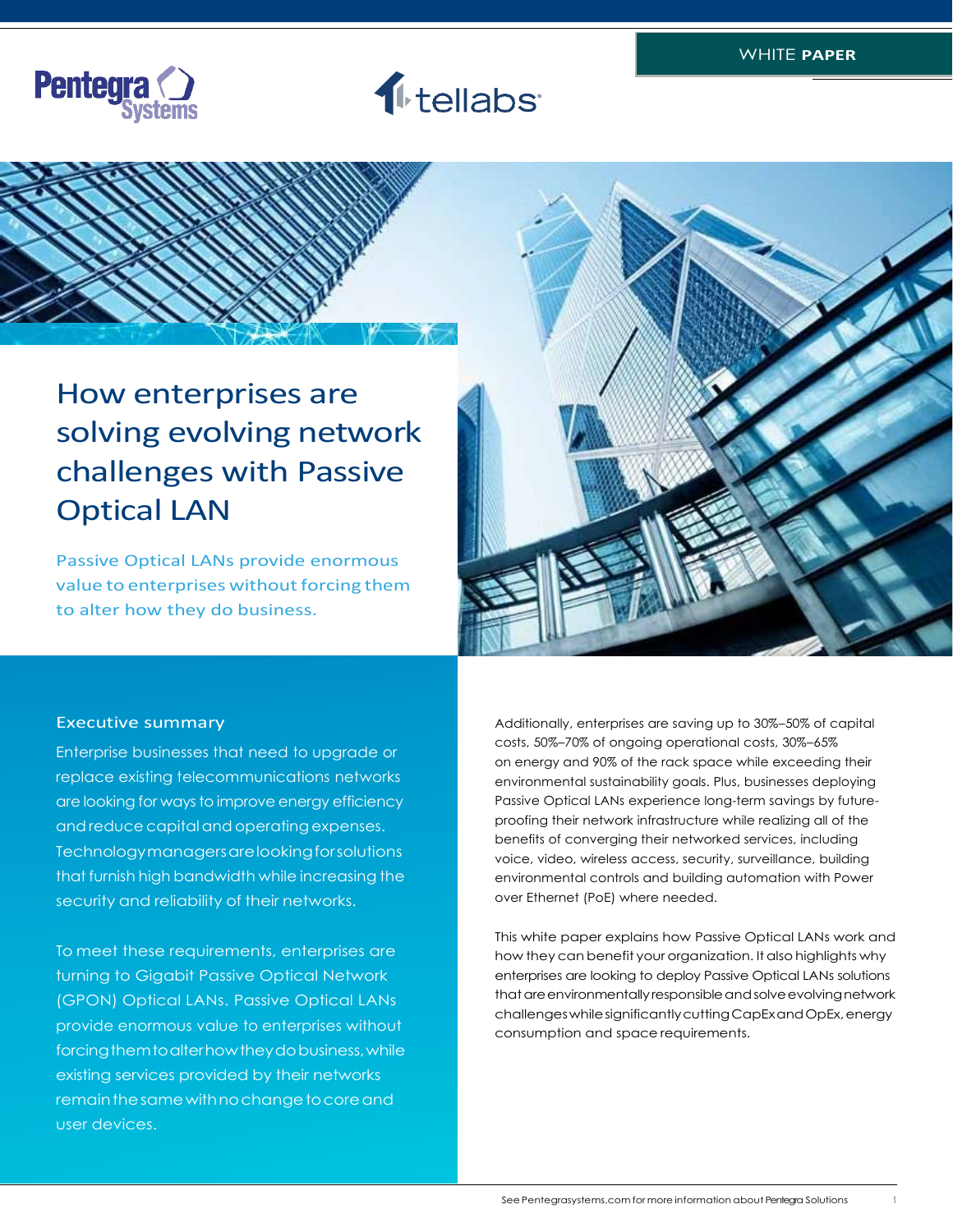# Passive Optical LAN vs. traditional Active Ethernet LAN

A Passive Optical LAN is a Layer-2 transport medium, built with Passive Optical Network (PON) technology, which provides convergedvideo,data,wirelessaccessandvoiceservicesat gigabit speeds over a single strand of fiber to the user's location. Comparing the configurations of a traditional Active Ethernet LAN and a Passive Optical LAN architecture helps to illustrate more clearly the similarities between the two technologies [Figure 1].

In a traditional Active Ethernet LAN, a router in the top-mostlayer (Core Layer) links to the campus or building aggregation switches (Distribution Layer) below. The distribution switches connect down to the Access Layer switches in the communications closets. Coppercablesextendfromthecommunicationsclosetstothe users and end devices.

In a Passive Optical LAN solution, the router is retained in the top-most layer, and the Optical Line Terminal (OLT) serves the same purpose as the campus aggregation switches. The building aggregation switchingis accomplishedby the 1x32 (or 2x32 for equipment redundancy and fiber route diversity) optical splitter, which is a passive device, so there are no power requirements andlittlemanagementwhilebeinghighly reliable. TheOptical Network Terminals (ONTs) provide connectivity to the users and end devices.

It isimportant to note that both solutions provide data access via 1000BASE-T Ethernet connections to the user. Therefore, no client or PC reconfiguration is required when upgrading from Active Ethernet to a PON infrastructure. Enterprises also have the flexibility to deploy a Passive Optical LAN in a fiber-to-thedesktop topology or a fiber-to-the-communications room. A splitter-equipped fiber distribution hub (FDH) on each floor routes the fiber to the desktop ONTs throughout the building. The fiber-to-the-communications room topology allows for the reuseofexistingcoppercablesbetweenthecommunications closets and the desks.

A Passive Optical LAN's ONT has all of the required Layer-2 functionality built in. The Passive Optical LAN provides integrated Ethernet bridging, the vLAN capability required for network segmentation, and user authentication and security filtering. The ONT, which functions much like an Ethernet switch, makes it possible for an enterprise to seamlessly replace an Ethernet-switched LAN.

## Deliver significant CapEx and OpEx savings

When upgrading your network infrastructure, it is important to look at both the near-term and long-term expenses. Today's enterprises require solutions that not only lower initial capital expenses but also reduce the total cost of ownership (TCO) for the network. Forward-looking managers insist that new systems address more of their telecommunications requirements while minimizing ongoing operational expenses.



Figure 1: Comparing the configurations of a Passive Optical LAN to a traditional Active Ethernet LAN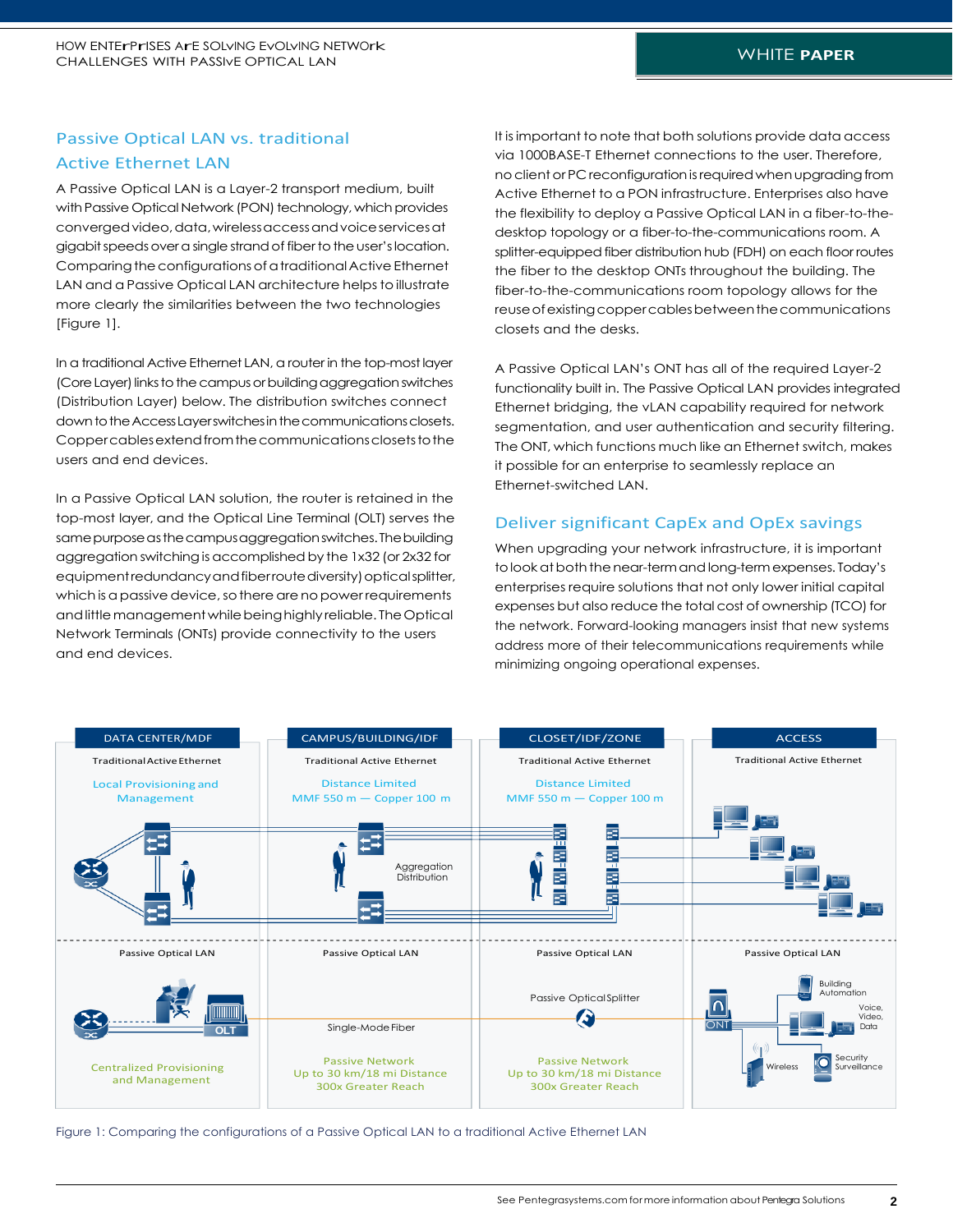

Passive Optical LAN technology enables the enterprise to significantly reduce the cabling infrastructure costs from the data center to the user by significantly reducing the number of cable runs. The result is a decrease in overall operational costs and network complexity.

Each ONT model supports multiple densities of Gigabit Ethernet, POTS and rF video. This integrated approach provides the ability to connect building automation systems, security cameras and building sensors all on the same infrastructure, thereby removing the requirement and expense of separate transport systems across the campus for each technology. The PON infrastructure also eliminates costly hardware within a network, such as remote switches, as well as their associated provisioning cost, annual maintenance and software licensing fees.

A Passive Optical LAN extends the network life cycle to 10 years or more. This approach enables:

- Gradual, more predictable costs for bandwidth upgrades over the full 10-year period
- Modest ongoing maintenance costs associated with fiber
- Seamless addition of more technology-based capabilities, such as wave division multiplexing 40- and 100-Gbps transport and terabyte switching

Developed for low-cost fiber-based converged network service delivery, GPON standards were finalized by the ITU in 2003 (ITU G984.x). Tellabs first publicly demonstrated standards-based GPON OLTs and ONTs to the North American service provider consortium led by verizon, AT&T and BellSouth in May 2006.

Today, the growing market acceptance reflects Passive Optical LAN's ability to support critical enterprise applications with greater efficiency than traditional Active Ethernet.

Passive Optical LAN attains up to 95% bandwidth utilization efficiency, whereas traditional Active Ethernet suffers from efficiency rates as low as 69%. Coupled with strong encryption support, Passive Optical LAN delivers the most efficient and secure technology available.

#### Lower space requirements

Cutting back on floor, rack and closet space is also extremely important to organizations looking to save. reduction in floor space lowers operating expenses by reducing overhead costs, such as space and HvAC. In addition, the smaller footprint associated with Passive Optical LAN technology enables next-generation performance and services in smaller communication closets not originally designed for advanced communications equipment.

A typical Active Ethernet LAN serving up to 2,016 users requires 90 rack units of space. Active Ethernet LAN switches require one full rack for the switches and two additional racks for terminating the large bundles of copper cables associated with the switches. The total solution would require a total of 18 seven-foot-tall equipment racks.

Comparatively, a Passive Optical LAN serves up to 7,700 users. Due to the OLT's 90% greater density, this solution requires only 1 equipment rack and a totalof 9 rack units within the rack.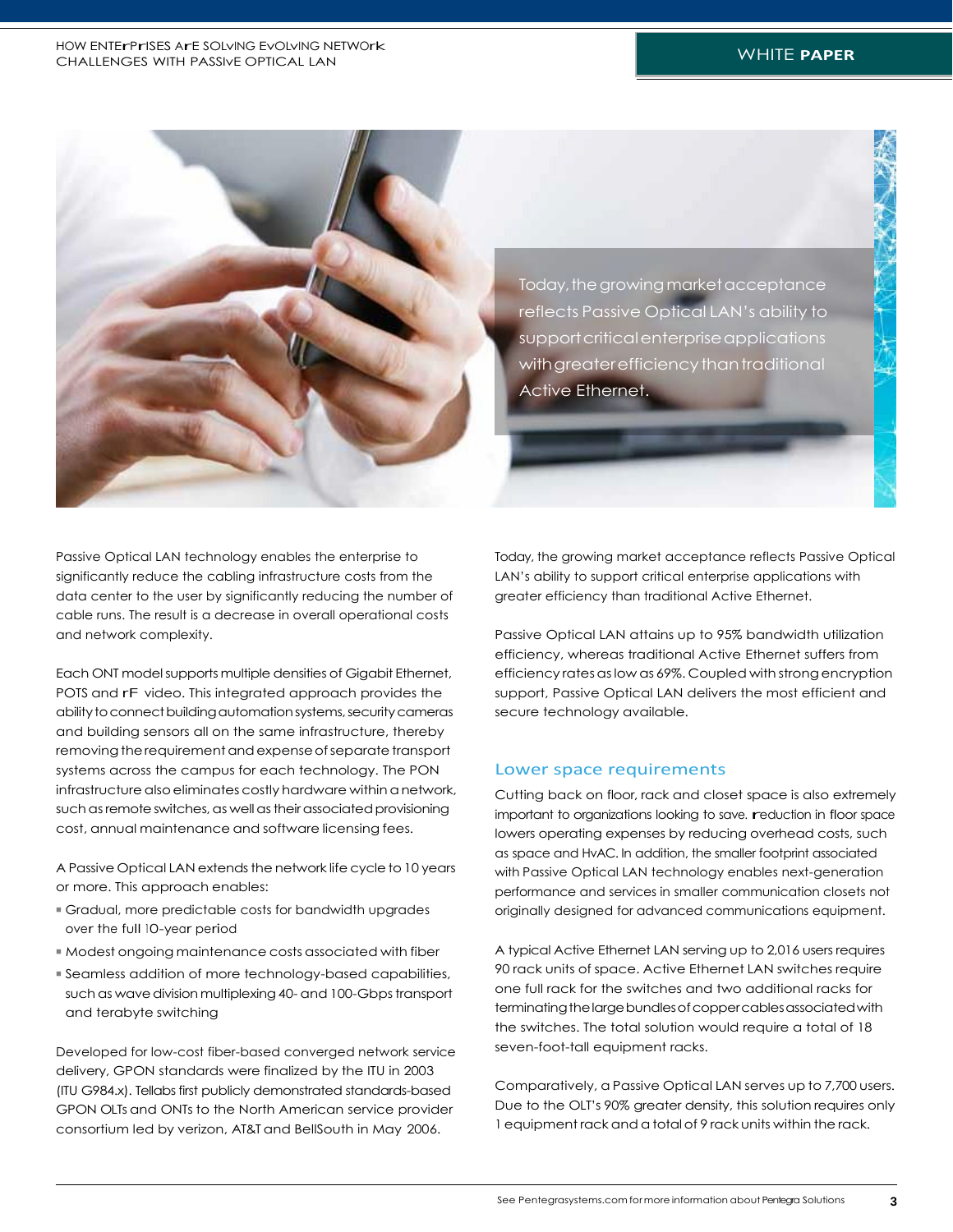Additionally, a Passive Optical LAN requires fewer communications closets and, in some cases, eliminates them altogether. As a result, a business can recover physical space and cut expenses. The single-mode fiber in the Passive Optical LAN, however, can reach up to 30 kilometers. This enables an enterprise to:

- reduce or eliminate repeaters, switches and communications closets
- Deploy an OLT in a single central location

#### Meet green sustainability objectives

Passive Optical LAN offers power savings of up to 30%–65% over Active Ethernet solutions supporting green initiatives and reducing total cost of ownership. It is a passive architecture; therefore, it requires no power within the Optical Distribution Network (ODN) also known asthe outside cable plant, which removes all power requirements from the building aggregation portion of the network.

Not only does less equipment require less power, but it also has a ripple effect on many other areas, including power distribution and switchgear, power conversion and air conditioning cooling. One in five companies now has a dedicated budget allocated for green IT initiatives, and 44 percent say that they are moving toward doing so.

#### Deploy a future-proof Infrastructure

Installing a single-mode fiber (SMF) infrastructure virtually futureproofs your network. Since SMF has been demonstrated to carry 101 Tbps of full duplex bandwidth, the next-generation network upgrade will not impact the installed fiber distribution network, and you will only need to upgrade the electronics. Utilizing SMF extends the LAN reach out to 30 kilometers without signal regeneration.

Typically, the cable plant is the most expensive part of a technology upgrade. Installing SMF removes the requirement for additional upgrades to your cable plant in the foreseeable future. Additionally, recent advances in fiber connector technology have reduced the cost of installing fiber significantly, and in most cases the installation of fiber is now less labor intensive than installation of a copper cable plant.

Finally, in a direct comparison to CATx copper cable plant, SMF is smaller, lighter and stronger; has a tighter bend radius, higher bandwidth capacity and longer reach; is less susceptible to EMI interference; has faster connector solutions and longer life; and entails less material expense than CATx.

#### Converge all services

Converging all network services is the foremost feature of the Passive Optical LAN. It will converge all services across a single infrastructure, eliminating the need for multiple platforms while providing highly scalable high-speed data services to all users. Additionally, voice (e.g., analog POTS and voIP w/PoE), video, video conferencing services, wireless access and monitoring services(e.g.,buildingautomationsystem,securitycamerasand building sensors) are all supportedon the Passive Optical LAN.

**Voice** — Providing the same services as a legacy switching architecture, voIP handsets are connected at the Optical Network Terminals (ONTs) via a standard rJ-45 gigabit Ethernet port. The voIP service is transported to IP PBX or softswitch as standard IP/Ethernet traffic [Figure 2].



Figure 2: voIP over Optical LAN architecture

Passive Optical LAN Optical Line Terminals (OLTs) and ONTs can also support analog voice, or what is commonly called Plain Old Telephone Service (POTS). In this scenario, the ONT itself contains a Session Initiation Protocol (SIP) to the analog converter that allows the POTS phone to plug into an rJ-11 port on the ONT [Figure 3]. As the ONT converts the POTS call to SIP, it is transported over the Passive Optical LAN system in a voIP format, which is handled in one of two ways. The first optionistoconvertthecallbacktoanalogwithavoicegateway (vGW) that provides legacy PBX integration or tip/ring lines from the carrier. The second approach ties the POTS phone as a SIP call directly to a voIP extension on the customer's IP-PBX or softswitch, eliminating the need for voIP phones to be purchased. Both options provide full integration with the features of the legacy TDM PBX, POTS lines or the voIP softswitch, and deliver call waiting, message waiting indicator lights, voicemail and all other features to the user via the analog POTS handset.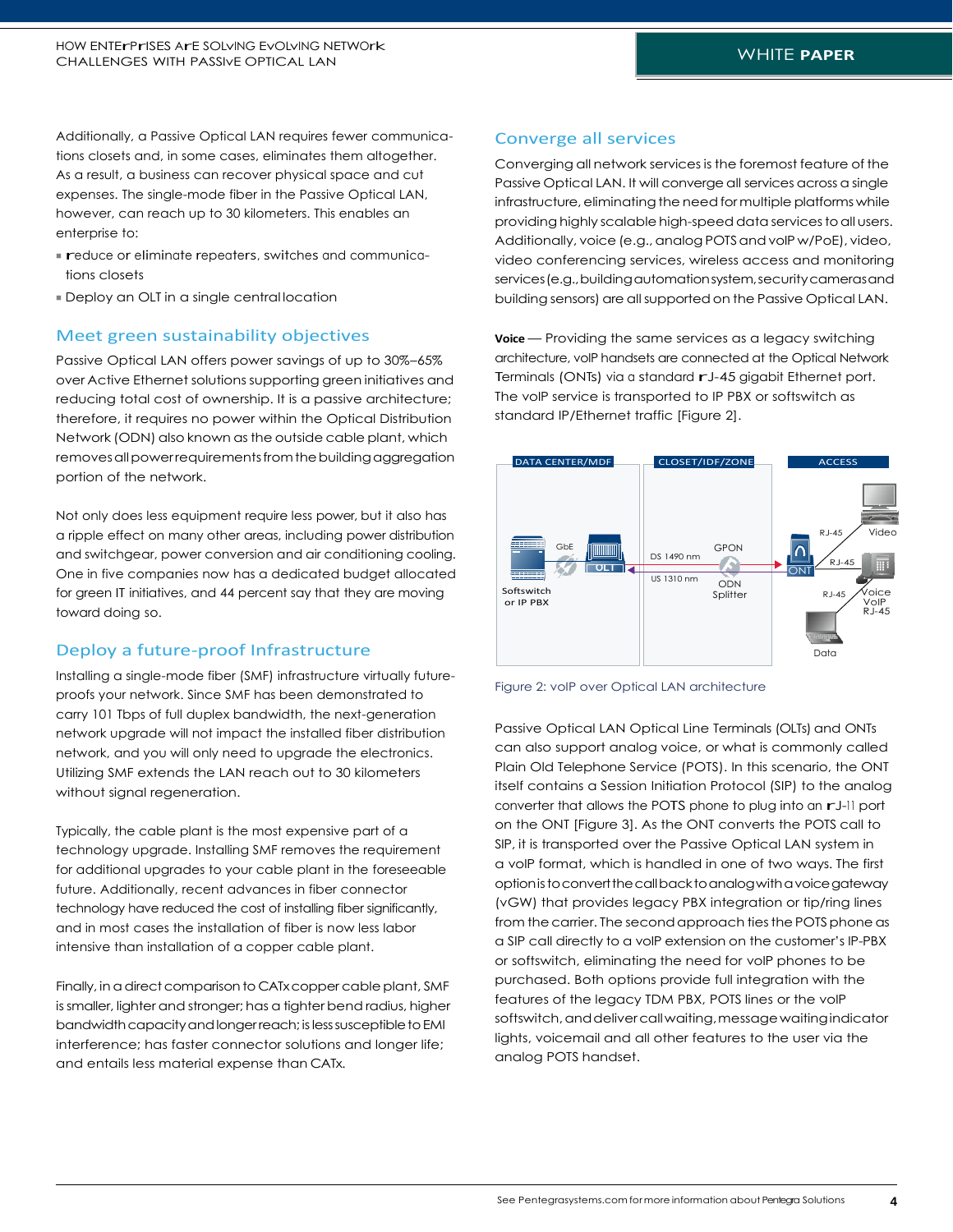

Figure 3: Analog (POTS) over Optical LAN architecture

The ONTs do support IEEE standards for IEEE 802.3af PoE (15.4 watts at an Ethernet port) and IEEE 802.3at PoE+ (25.6 watts at an Ethernet port) to power the voIP handsets [Figure 3]. regardless of the solution being deployed (voIP or POTS services), the Passive Optical LAN system provides the necessarynetworkprotocolsandqualityofservice(QoS) required in the modern enterprise environment. This allowsfor vLAN trunking and creating "daisy chained" PCs fed off of the voIP endpoint with a separate vLAN and QoS settings for each achieved via standards based on IEEE 802.1q and DSCP mappings that guarantee that the voice calls are clear.

**Video** — Since Passive Optical LAN is a standard transport system, IP video content can be deployed with little effort. As an example, small enterprises are able to encode off-air analog and digital channels, and deliver them in both standard definition and high-definition quality [Figure 4]. These video networks are built to support local cached content for video on demand (voD) and other interactive services. There are even options for local content insertion (e.g., facility news, company news and training). This is accomplished over the Passive Optical LAN equipment, since the video is once again transported in an IP/Ethernet format. As the Passive Optical LAN system leverages Internet Group Management Protocol LAN system leverages internet Group Management Protocol<br>(IGMP) multicast delivery mechanisms, it is a highly efficient means to deliver video on the network. IGMP multicasting takes place across the OLT and ONTs so as to ensure that only a single copy of the unique IP video stream is efficiently sent acrossthe network, optimizing bandwidth. Thissame architecture can support enterprise-centric IP video, such as video conferencing (vTC), telepresence conferencing, telepresence robots and video surveillance.

Identical to voice services on the Passive Optical LAN, strict QoS preserves the video content and priority in the network. This is especially critical in video conferencing (vTC) and in telepresence applications. The videois delivered through rate limiting (shaping), queue management (buffering) and

scheduling (policing) mechanisms. Bandwidth rate limiting is set by provisioning the sustained data rate levels and burst or peak rate for proper traffic shaping. Finally, the OLT and ONT queue (buffers) and scheduling (policing) smooths any bursty traffic. All of the above together builds your service level agreements (SLAs) that ensure that the IP video quality is high and the user experience is superior.



Figure 4: IP video over Optical LAN architecture

If there is rF video, Passive Optical LAN provides video overlay service in compliance with ITU-T G.984. The rF video is carried on the system using a third wavelength (1550 nm) [Figure 5]. The video signal format delivered to the customer is defined by SCTE standards. From the ONT, a standard 750-ohm coaxial interface supports 54–900 MHz CATv channel content. Since this is accomplished over a separate wavelength, the rF video network equipment is not aware of the Passive Optical LAN presence. With the centralized management of the Passive Optical LAN, the coaxial output can be tuned to match the signal levels required for the customers remotely and allow for remote balancing of the network.



Figure 5: rF video over Optical LAN architecture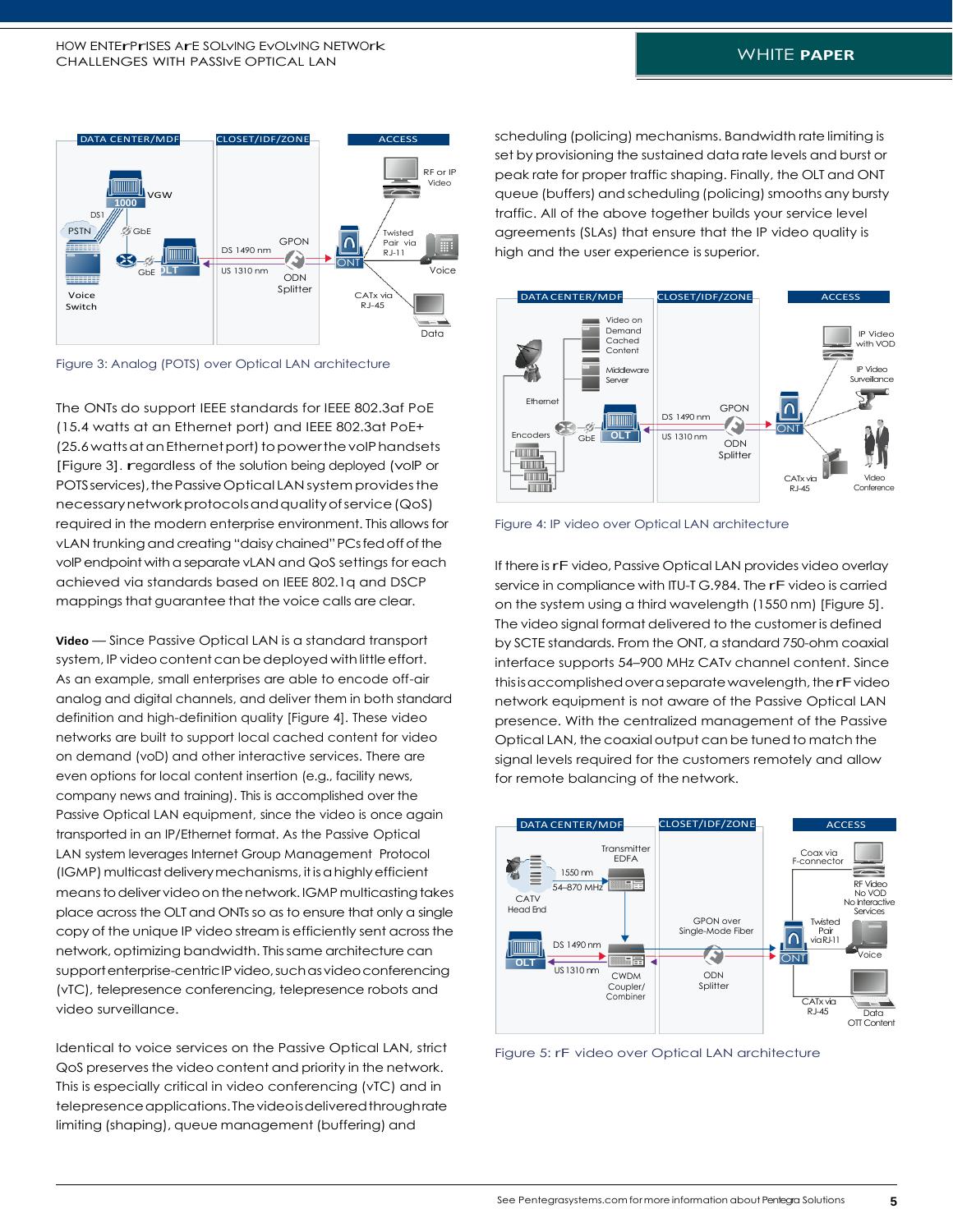**Wireless** — Passive Optical LAN can also be used for wireless backhaul transport of the access points traffic. It can do so in two architectures. First, there is the stand-alone static Wi-Fi architecture with no robust controller functionality. In this scenario, Passive Optical LAN can provide the benefits of lower equipment cost, reduced energy and collapsed cabling infrastructure. There are also wireless access point (WAP) featuresandfunctionalityintegrationthatcanbeaccomplished with Passive Optical LAN via the centralized management platform. Passive Optical LAN provides a greater system reach for improved performance and coverage for Wi-Fi service. As Passive Optical LAN interoperates with established Wi-Fi vendors, it allows for Wi-Fi controller functionality to be provided by best-of-breed Wi-Fi manufacturers without limiting the customer's options [Figure 6]. The controller functionality adds dynamic provisioning, interference correction, load balancing and coverage optimization as is required in a true enterprise deployment. Today, there is Passive Optical LAN deployment with industry leaders like Cisco, Aruba, ruckus and Meru.



Figure 6: Wi-Fi over Optical LAN architecture

There are also synergies between distributed antenna systems (DAS) and Passive Optical LAN. To be clear, the DAS traffic does NOT traverse the Passive Optical LAN equipment, but it can leverage the same fiber infrastructure that Passive Optical LAN utilizes [Figure 7]. Alone, DAS has a challenging return-oninvestment analysis — it is relatively expensive; it only does one thing; and the end customers think they should not have to pay for it. Passive Optical LAN has an excellent rOI that can justify the deployment of DAS over existing spare fibers. In the near term, DAS and Passive Optical LAN can gain additional synergies with combined powering, power backup and fiber management between them. In the future as both DAS and Passive Optical LAN technologies advance, it can be expected that the Passive Optical LAN ONT can integrate both DAS antenna and Wi-Fi WAP hardware.



Figure 7: DAS over fiber with synergies with Optical LAN architecture

Once again, it should be noted that the ONTs do support IEEE standards for IEEE 802.3af PoE and IEEE 802.3at PoE+ to power the Wi-Fi WAPs. These ONTs provide powered device (PD) management, monitoring and configuration using LLDP. Thus, the ONT detects the actual power requirements of a PD and then adjusts the power allocation for that PoE port. There are also mechanisms for providing reports on power consumption so that IT managers can adjust deployment configurations to low-power modes for devices like WAPs and IP phones alike.

**Smart/Intelligent Buildings** — A Building Management System (BMS) and Building Automation System (BAS) are extremely important for any new high-performance buildings and a key to reducing operating costs. Building monitoring devices and system reporting and analysis tools require IP/Ethernet connectivity. In recent years, the Passive Optical LAN has taken on the responsibility to integrate these functions. Since the majority of BMS/BAS monitoring devices today are IP/Ethernet based, the connectivity into the existing (or new) Passive Optical LAN is seamless [Figure 7]. The Passive Optical LAN can ensure adequate bandwidth, security, authentication and quality of service specific to each monitoring and management device.

# Smooth upgrade path to next-generation services

Passive Optical LAN supports legacy voice, including Session Initiation Protocol (SIP); video, including IPTv and rF over Glass (rFoG); high-speed data; and business services. The ITU created the GPON standard with the ability to support multiple services, and Passive Optical LAN takes advantage of this capability by providingasmoothupgradepathfromexistingtonext-generation services. The Passive Optical LAN easily scales as the campus network expands and evolves, providing a simple and costeffective migration path.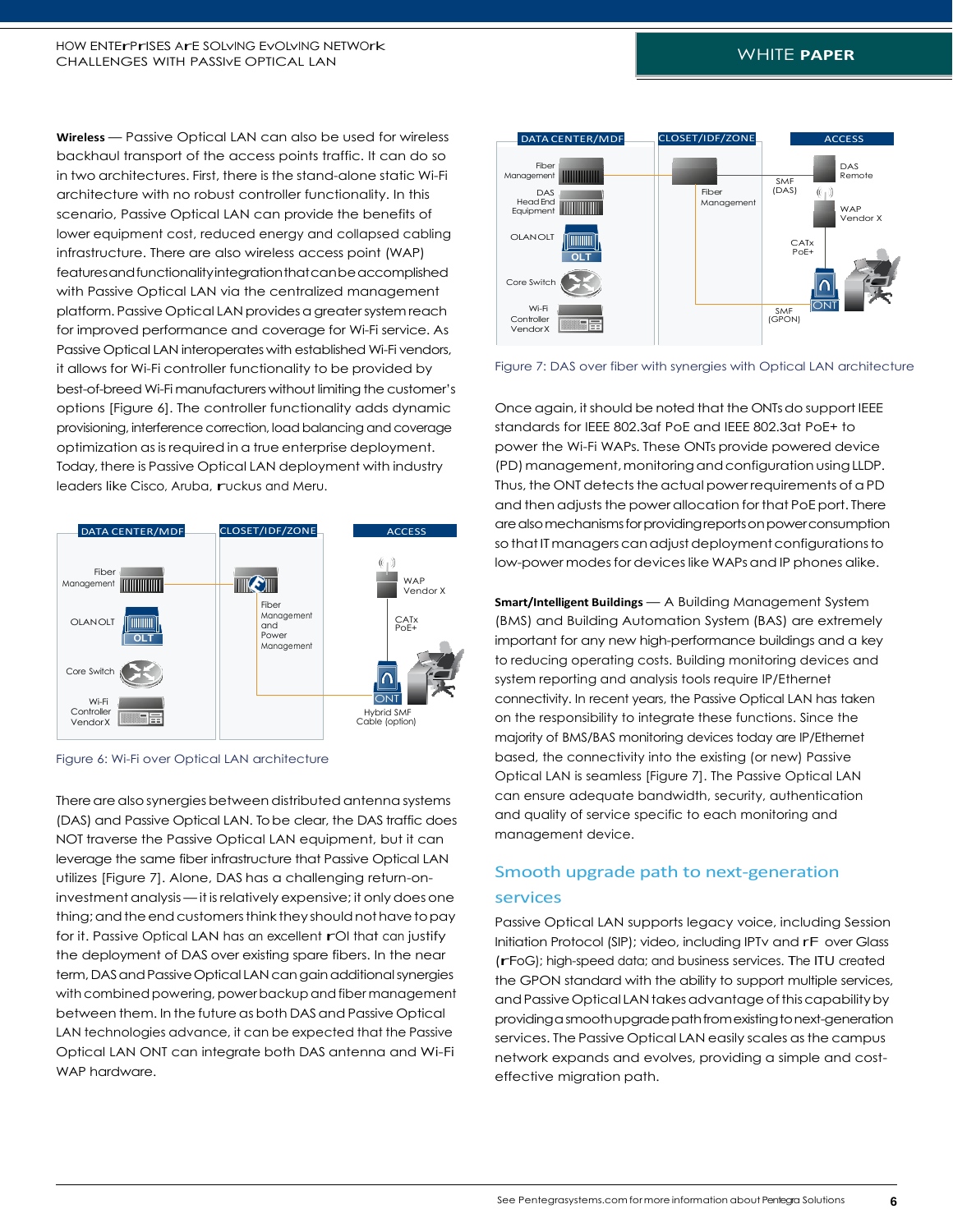**Single Mode Fiber** — Compared to copper cabling, single mode fiber is smaller, lighter and stronger with a better bend radius and longer reach. It is less susceptible to interference, has faster connector solutions and a longer life, and is more secure and less expensive. On top of all of those great benefits, fiber cabling also has higher bandwidth capacity, with upper thresholds that are only limited by today's technology.

That means that the current generation OLAN OLT, optical distribution splitter and SMF cabling will not need to be replaced when the time comes to upgrade the network to next-generation Passive Optical Networking technology in support of 10 gigabit and 40 gigabit speeds [Table 1].

| Cable                        | Cost                | <b>Diameter</b>         | Weight                  | <b>Bend</b><br><b>Radius</b>     | Pull<br><b>Tension</b> | <b>Future</b><br><b>Capacity</b> |
|------------------------------|---------------------|-------------------------|-------------------------|----------------------------------|------------------------|----------------------------------|
| Six 300ft<br>Copper<br>CAT6a | \$594<br>1,800 feet | 1 inch<br>bundle        | 70<br>pounds            | Curve over<br>1 inch             | 25<br>pounds           | Measured in<br>Gigabits          |
| Two 300ft<br>Fiber (SMF)     | \$66<br>600 feet    | Less than<br>$1/8$ inch | Little over<br>2 pounds | Curve<br>Less than<br>$1/4$ inch | 48<br>pounds           | Measured in<br><b>Terabits</b>   |

Table 1: A comparison of CAT6A copper cabling to Single Mode Fiber (SMF) cabling